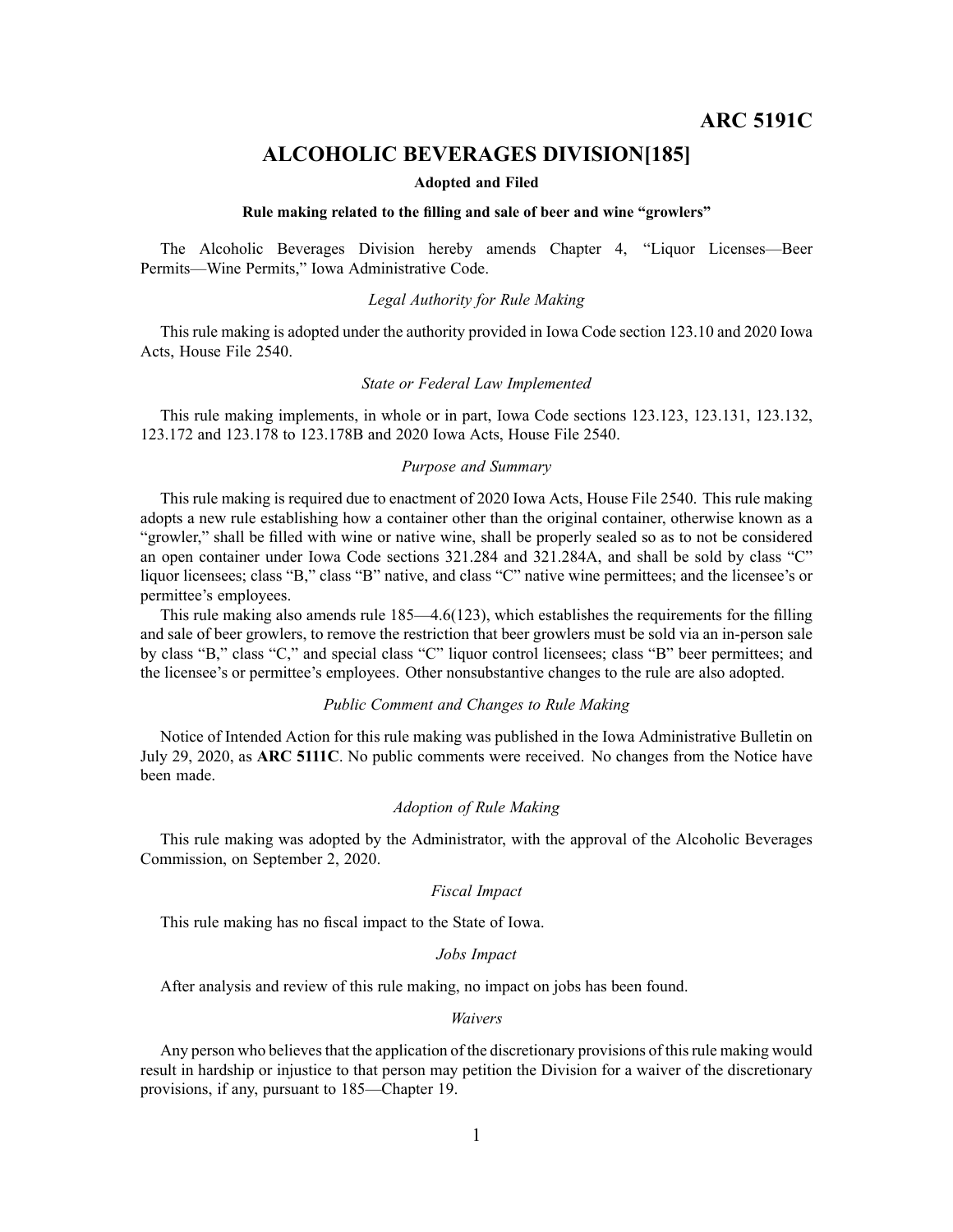#### *Review by Administrative Rules Review Committee*

The Administrative Rules Review Committee, <sup>a</sup> bipartisan legislative committee which oversees rule making by executive branch agencies, may, on its own motion or on written reques<sup>t</sup> by any individual or group, review this rule making at its regular [monthly](https://www.legis.iowa.gov/committees/meetings/meetingsListComm?groupID=705&ga=88) meeting or at <sup>a</sup> special meeting. The Committee's meetings are open to the public, and interested persons may be heard as provided in Iowa Code section 17A.8(6).

## *Effective Date*

This rule making will become effective on October 28, 2020.

The following rule-making actions are adopted:

ITEM 1. Amend rule 185—4.6(123) as follows:

**185—4.6(123) Filling and selling of beer in <sup>a</sup> container other than the original container.** Liquor Class "B," class "C," and special class "C" liquor control license holders licensees, class "B" and class "C" beer permit holders permittees, and their the licensee's or permittee's employees may fill, refill, and sell beer in <sup>a</sup> container other than the original container, otherwise known as <sup>a</sup> growler, subject to the requirements and restrictions provided in Iowa Code sections section [123.131](https://www.legis.iowa.gov/docs/ico/section/2018/123.131.pdf) and as amended by 2020 Iowa Acts, House File 2540, section 14; Iowa Code section [123.132](https://www.legis.iowa.gov/docs/ico/section/123.132.pdf); and in this rule.

**4.6(1)** *Definitions.*

*"Beer,"* for the purposes purposes of this rule, means "beer" as defined in Iowa Code section [123.3\(7\)](https://www.legis.iowa.gov/docs/ico/section/123.3.pdf) and "high alcoholic content beer" as defined in Iowa Code section [123.3\(19\)](https://www.legis.iowa.gov/docs/ico/section/123.3.pdf) [123.3\(22\)](https://www.legis.iowa.gov/docs/ico/section/123.3.pdf).

*"Growler,"* for the purpose purposes of this rule, means any fillable and sealable glass, ceramic, plastic, aluminum, or stainless steel container designed to hold only beer or high alcoholic content beer.

*"Original container,"* for the purpose purposes of this rule, means <sup>a</sup> vessel containing beer that has been lawfully obtained and has been securely capped, sealed, or corked at the location of manufacture. For special class "A" beer permit holders, an "original container" includes <sup>a</sup> tank used for storing and serving beer.

**4.6(2)** *Sales criteria and restrictions.* All sales made pursuan<sup>t</sup> to this rule shall be made in person. Beer packaged and sold pursuan<sup>t</sup> to this rule shall not be delivered or direct-shipped to consumers.

**4.6(3) 4.6(2)** *Filling and refilling requirements.*

*a.* A growler shall have the capacity to hold no more than 72 ounces.

*b.* A growler shall be filled or refilled only by the licensee or permittee or the licensee's or permittee's employees who are 18 years of age or older.

*c.* A growler shall be filled or refilled only on demand by <sup>a</sup> consumer at the time of the in-person sale.

*d.* A growler shall be filled or refilled only with beer from the original container procured from <sup>a</sup> duly licensed wholesaler class "A" beer permittee unless the beer being used to fill or refill <sup>a</sup> growler on the premises of <sup>a</sup> special class "A" beer permit holder was manufactured by that special class "A" beer permit holder on the permitted premises.

*e.* A retailer may exchange <sup>a</sup> growler to be filled or refilled, provided the exchange occurs at the time of the in-person sale.

*f.* The filling or refilling of <sup>a</sup> growler shall at all times be conducted in compliance with applicable state and federal food safety statutes and regulations.

**4.6(4) 4.6(3)** *Sealing requirements.* A filled or refilled growler shall be securely sealed at the time of the sale by the licensee or permittee or the licensee's or permittee's employees in the following manner:

*a.* to *d.* No change.

**4.6(5) 4.6(4)** *Restrictions.*

*a.* Beer shall only be consumed on the premises of <sup>a</sup> class "C" beer permit holder for <sup>a</sup> tasting in accordance with rule [185—16.7\(123\)](https://www.legis.iowa.gov/docs/iac/rule/185.16.7.pdf).

*b. a.* A growler shall not be filled in advance of <sup>a</sup> sale.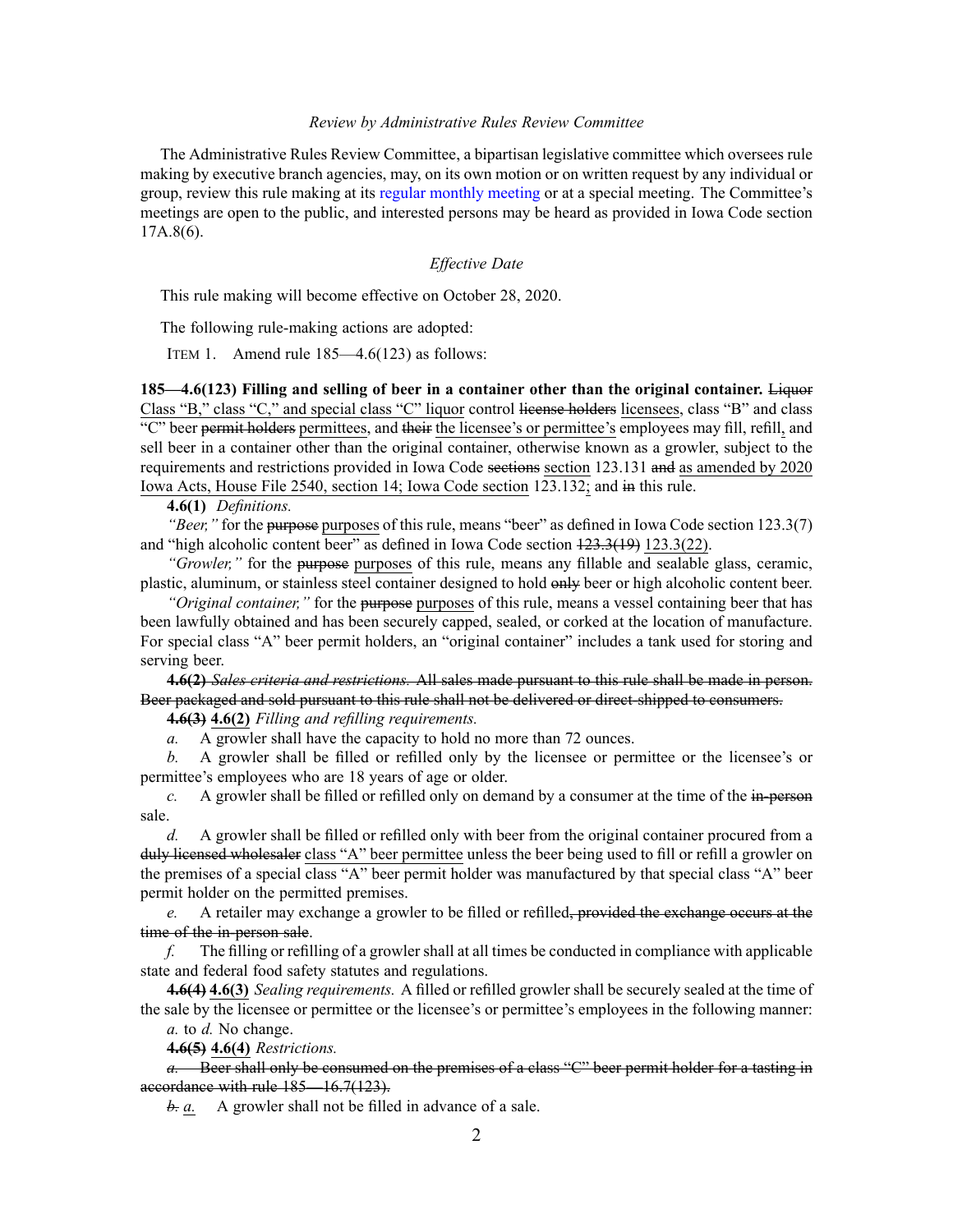*c. b.* A growler filled pursuan<sup>t</sup> to this rule shall not be delivered or direct-shipped to <sup>a</sup> consumer.

*d. c.* A growler filled pursuant to this rule shall not be sold or otherwise distributed to a retailer.

*e. d.* A licensee or permittee or <sup>a</sup> licensee's or permittee's employees shall not allow <sup>a</sup> consumer to fill or refill <sup>a</sup> growler.

*f. e.* The filling, refilling and selling of <sup>a</sup> growler shall be limited to the hours in which beer alcoholic beverages may be legally sold.

*g. f.* A filled or refilled growler shall not be sold to any consumer who is under legal age, intoxicated, or simulating intoxication.

*h. g.* An original container shall only be opened on the premises of <sup>a</sup> class "C" beer permit holder permittee for the limited purposes of filling or refilling <sup>a</sup> growler as provided in this rule, or for <sup>a</sup> tasting in accordance with rule [185—16.7\(123\)](https://www.legis.iowa.gov/docs/iac/rule/185.16.7.pdf).

*h.* A class "C" beer permittee shall only fill <sup>a</sup> growler at the time of an in-person sale.

**4.6(6) 4.6(5)** *Violations.* Failure to comply with the requirements and restrictions of this rule shall subject the licensee or permittee to the penalty provisions provided in Iowa Code chapter [123](https://www.legis.iowa.gov/docs/ico/chapter/123.pdf).

This rule is intended to implement Iowa Code sections [123.123](https://www.legis.iowa.gov/docs/ico/section/2018/123.123.pdf), [123.131](https://www.legis.iowa.gov/docs/ico/section/2018/123.131.pdf), and [123.132](https://www.legis.iowa.gov/docs/ico/section/123.132.pdf).

ITEM 2. Adopt the following **new** rule 185—4.11(123):

**185—4.11(123) Filling and selling of wine and native wine in <sup>a</sup> container other than the original container.** Class "C" liquor control licensees; class "B," class "B" native, and class "C" native wine permittees; and the licensee's or permittee's employees may fill, refill, and sell wine or native wine in <sup>a</sup> container other than the original container, otherwise known as <sup>a</sup> growler, subject to the requirements and restrictions provided in Iowa Code sections [123.178](https://www.legis.iowa.gov/docs/ico/section/123.178.pdf), [123.178A](https://www.legis.iowa.gov/docs/ico/section/123.178A.pdf), and [123.178B](https://www.legis.iowa.gov/docs/ico/section/123.178B.pdf) as amended by 2020 Iowa Acts, House File 2540, sections 4, 5, 6, 7, 8, and 9, and in this rule.

**4.11(1)** *Definitions.*

*"Growler,"* for the purposes of this rule, means any fillable and sealable glass, ceramic, plastic, aluminum, or stainless steel container designed to hold wine or native wine.

*"Native wine,"* for the purposes of this rule, means wine manufactured in Iowa by fermentation of fruit, vegetables, dandelions, clover, honey, or any combination of these ingredients by <sup>a</sup> class "A" wine permittee.

*"Original container,"* for the purposes of this rule, means <sup>a</sup> vessel containing wine or native wine that has been lawfully obtained and has been securely capped, sealed, or corked at the location of manufacture.

*"Wine,"* for the purposes of this rule, means "wine" as defined in Iowa Code section [123.3\(54\)](https://www.legis.iowa.gov/docs/ico/section/123.3.pdf).

**4.11(2)** *Filling and refilling requirements.*

*a.* A growler shall have the capacity to hold no more than 72 ounces.

*b.* A growler shall be filled or refilled only by the licensee or permittee or the licensee's or permittee's employees who are 18 years of age or older.

*c.* A growler shall be filled or refilled only on demand by a consumer at the time of the sale.

*d.* A growler shall be filled or refilled only with wine or native wine from the original container procured from <sup>a</sup> class "A" wine permittee.

*e.* Class "B" native and class "C" native wine permittees shall fill <sup>a</sup> growler with only native wine.

*f.* A retailer may exchange <sup>a</sup> growler to be filled or refilled.

*g.* The filling or refilling of <sup>a</sup> growler shall at all times be conducted in compliance with applicable state and federal food safety statutes and regulations.

**4.11(3)** *Sealing requirements.* A filled or refilled growler shall be securely sealed at the time of the sale by the licensee or permittee or the licensee's or permittee's employees in the following manner:

*a.* A growler shall bear <sup>a</sup> cap, lid, stopper, or plug.

*b.* A plastic heat shrink wrap band, strip, or sleeve shall extend around the cap or lid or over the stopper or plug to form <sup>a</sup> seal that must be broken upon the opening of the growler. A lid permanently affixed with <sup>a</sup> can seamer shall not require <sup>a</sup> plastic heat shrink wrap band, strip, or sleeve.

*c.* The heat shrink wrap seal shall be so secure that it is visibly apparen<sup>t</sup> when the seal on <sup>a</sup> growler has been tampered with or <sup>a</sup> sealed growler has otherwise been reopened.